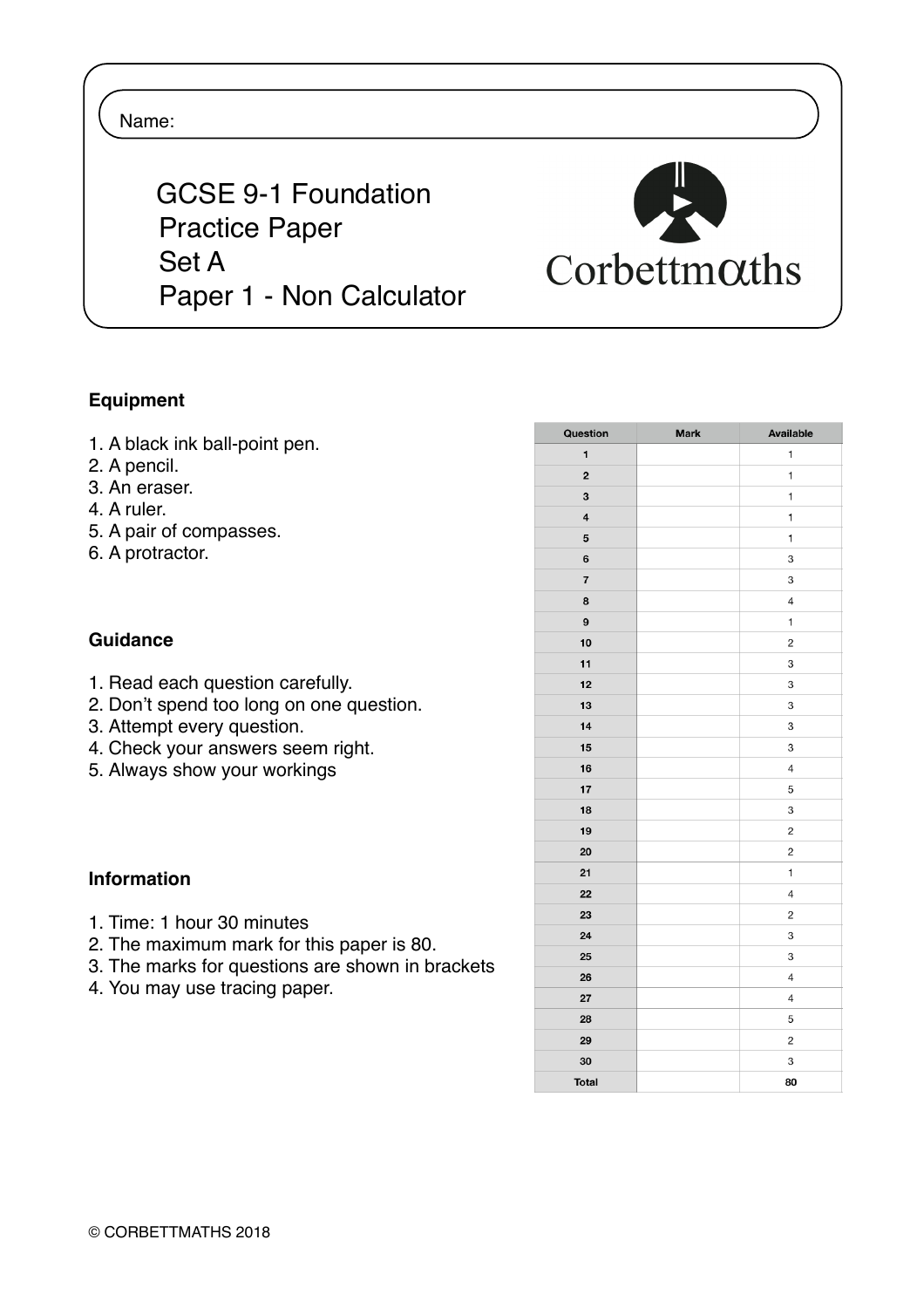1. (a) Change 0.9 kg into grams

………………………… **(1)**

(b) Change 2840 metres into kilometres

………………………… **(1)**

2. Work out  $30-9 \times 2$ 

3. Solve  $8 - x = 3$ 

4. Below are seven cards, each with a number written on it.



Choose two suitable cards to make the calculation correct.

**(1)**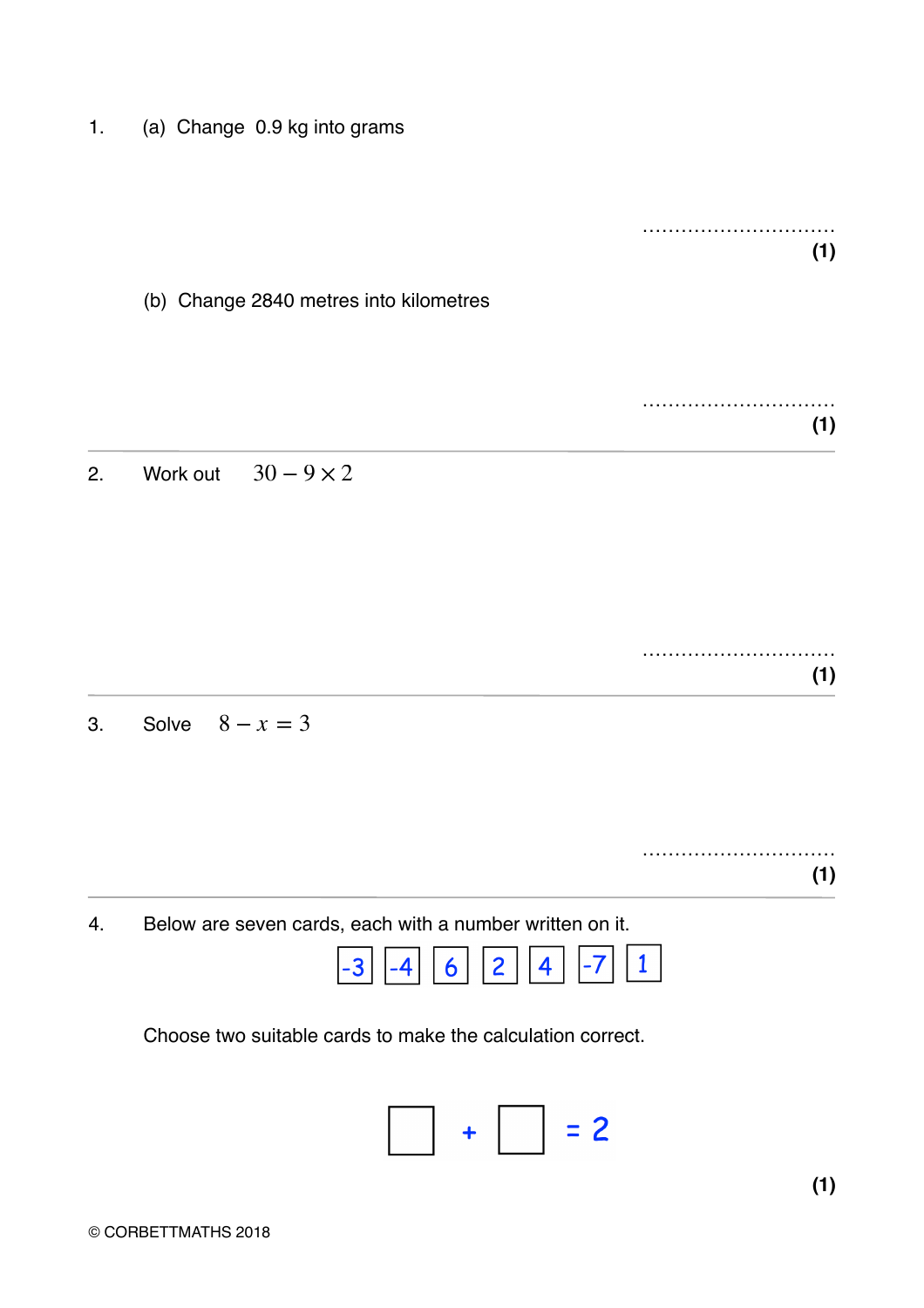5. A sequence of numbers starts at 15 and follows the rule

"**treble the last number and add 4"**

15 49 151 457 ...

The number 4129 is in the sequence.

Calculate the number which comes immediately before 4129 in the sequence

> ……………………………………… **(1)**

6. Shown is a rectangle.



The perimeter of the rectangle is *P*

Find a formula for *P* in terms of *x*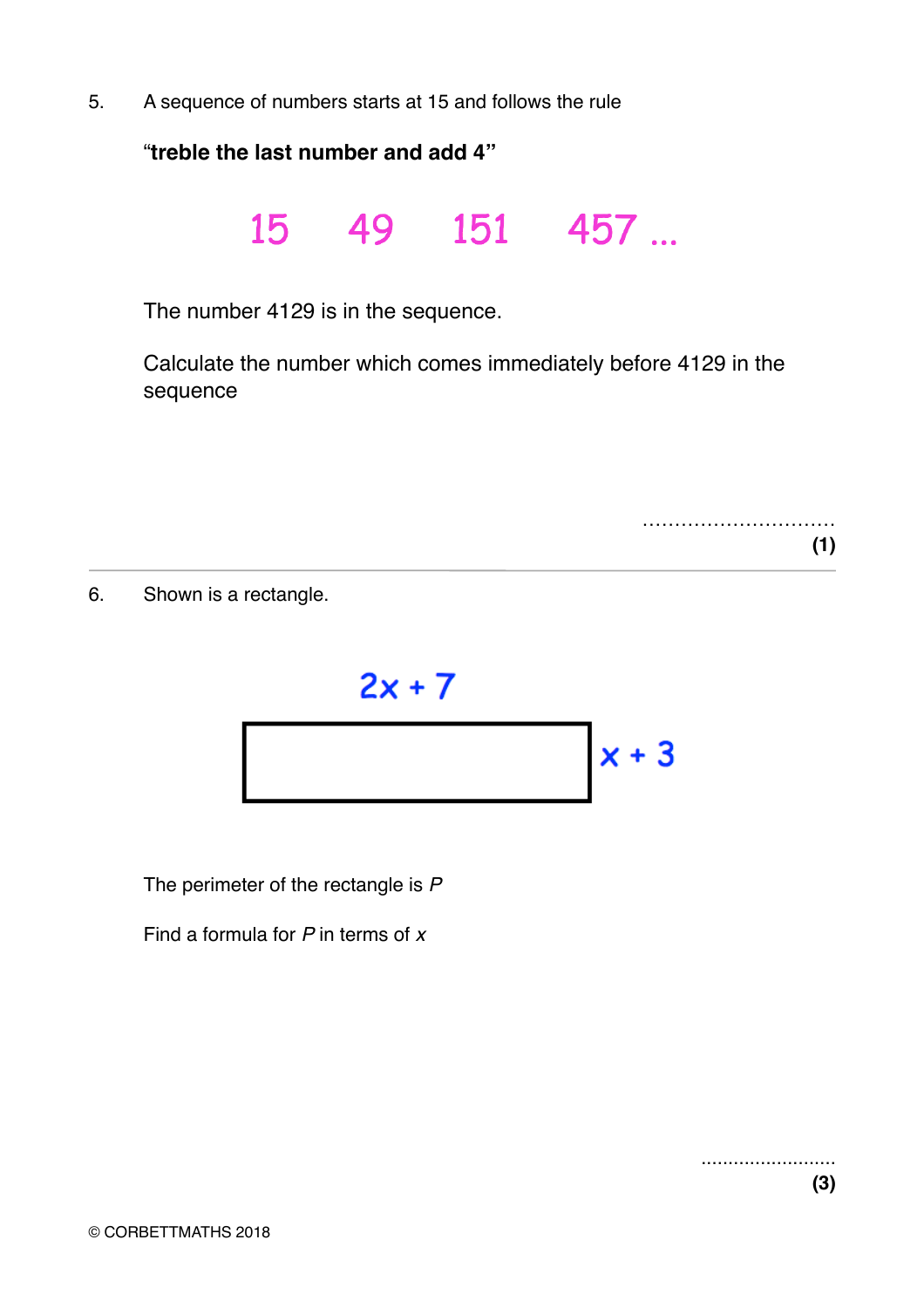

(a) Write down the coordinates of the point C

(……………… , ………………) **(1)**

ABCD is a rectangle. The point B has coordinates  $(3, -1)$ 

(b) Plot the points B and D on the grid.

(c) On the grid, draw the line with equation  $y = -3$ 

**(1)**

**(1)**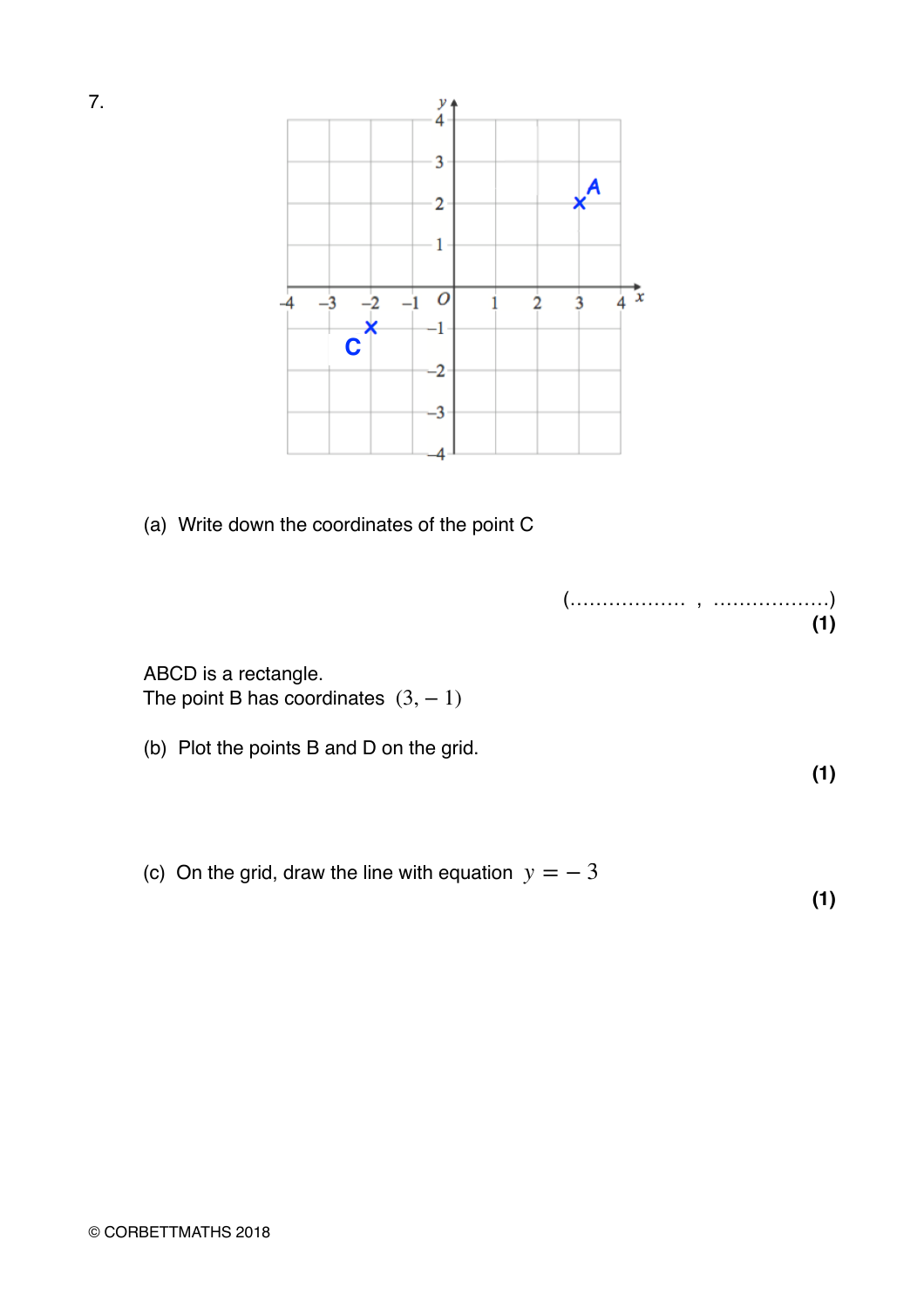8. The area of a football pitch is 6,040m². A hockey pitch is 91 metres long and 37 metres wide.

> Work out how much larger the area of the football pitch is than the area of the hockey pitch.

> > .........................m² **(4)**

9. Using  $3,068 \div 26 = 118$ 

Write down the answer to  $3,068 \div 52$ 

………………………… **(1)**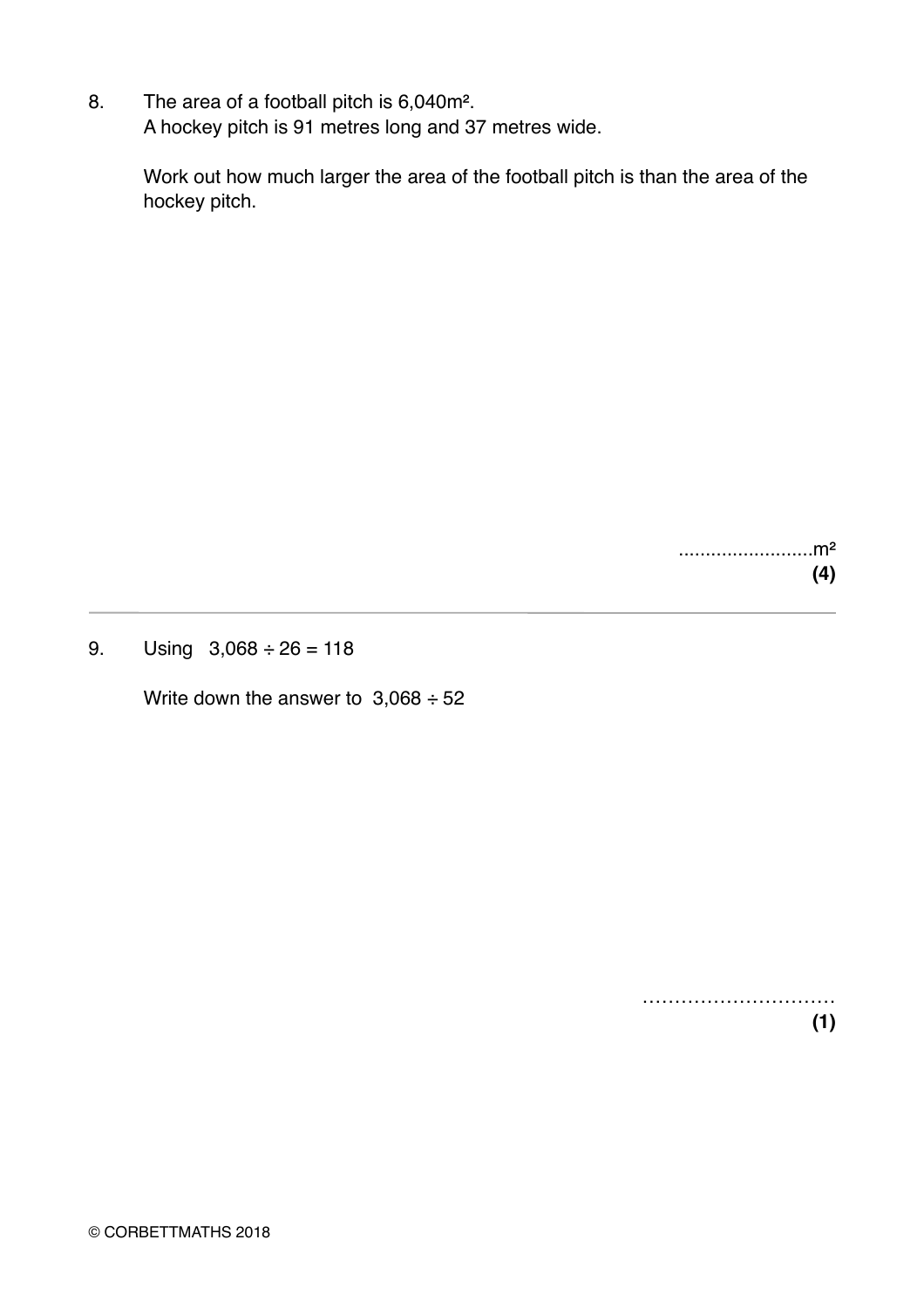10. The number of passengers on 10 buses was recorded. The stem and leaf diagram shows this information.

Key: 1|4 means 14 passengers



(a) Work out the median.

...................... **(1)**

A bus is selected at random.

(b) What is the probability the bus has more than 20 passengers?

...................... **(1)**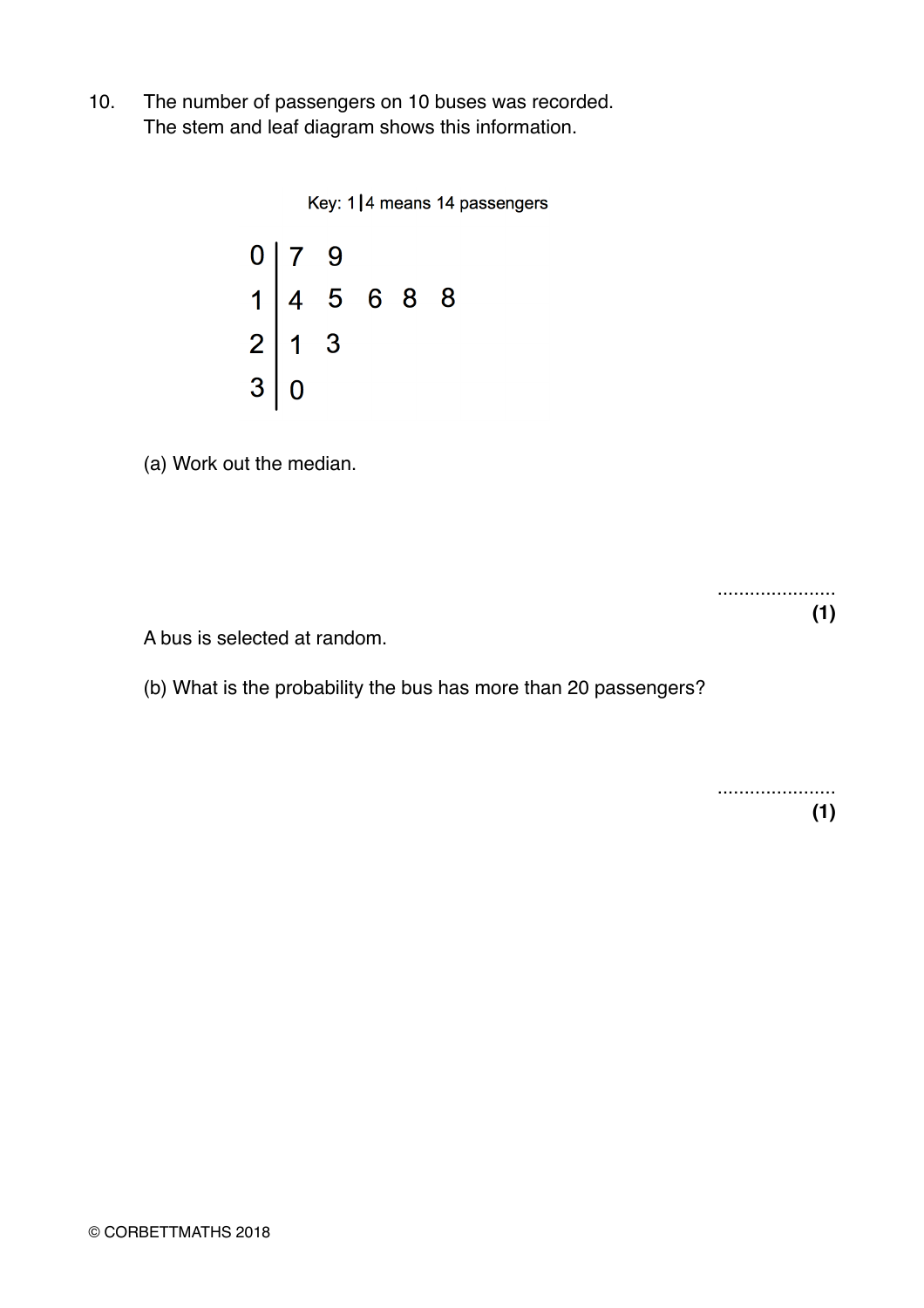- 11. 465 fans want to go to a rugby match. Each bus holds 50 fans.
	- (a) Work out the number of buses needed.

...................... **(2)**

- 11 fans decide not to go to the match.
- (b) How does this affect the number of buses needed?

………………………………………………………………………………………… ………………………………………………………………………………………… **(1)**

12. 150 students visit a school canteen.

Some students have packed lunches. Some students have a cooked lunch.

56 out of the 89 students who have packed lunch are female. There are 72 boys.

Work out how many females have a cooked lunch.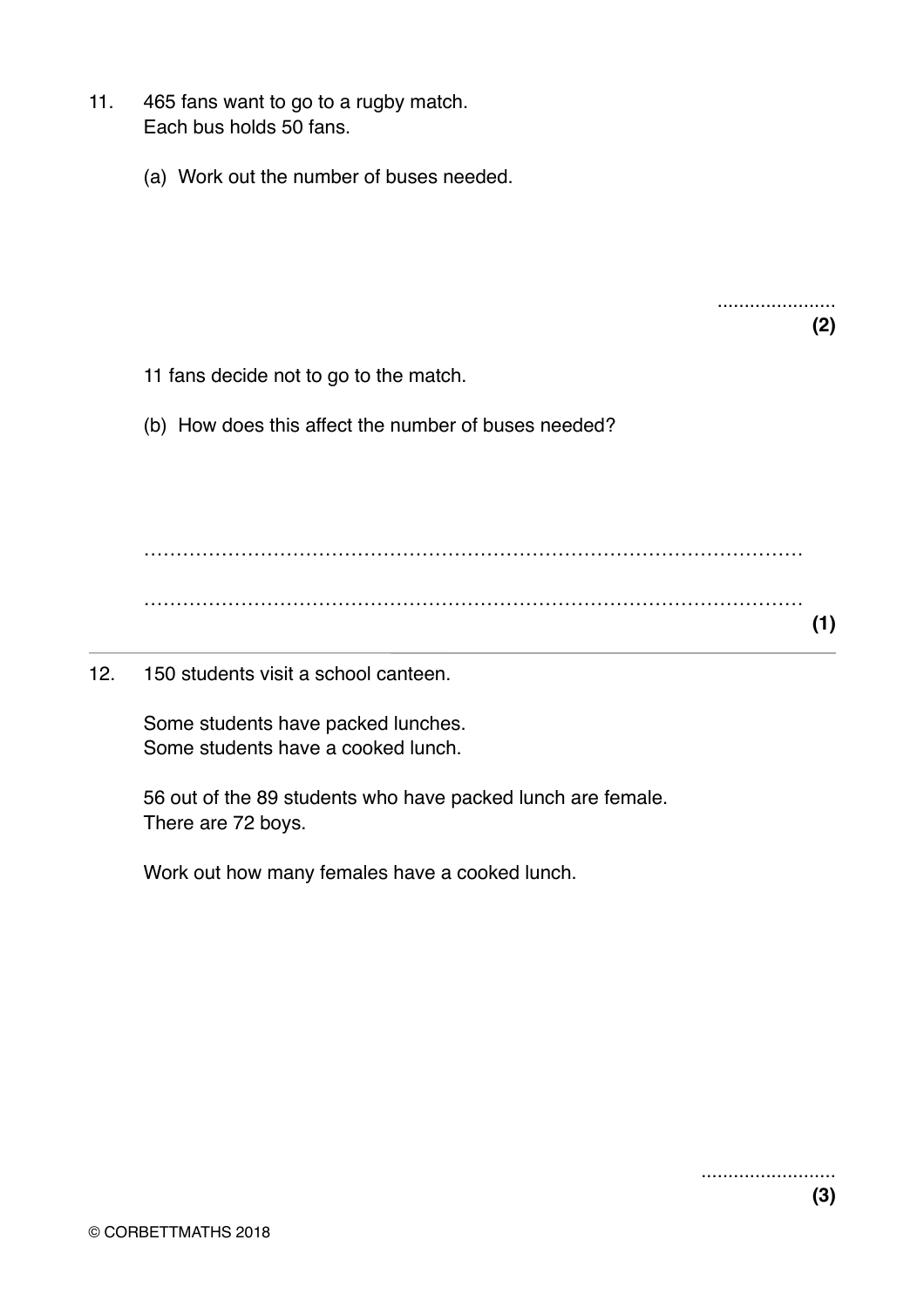13. The volume of a cube is 125cm<sup>3</sup>

Work out the surface area of the cube.

.........................cm² **(3)**

## 14.  $\frac{13}{16}$ ,  $\frac{3}{4}$ ,  $\frac{5}{8}$ ,  $\frac{11}{16}$

Write these fractions in order, starting with the smallest.



**(3)**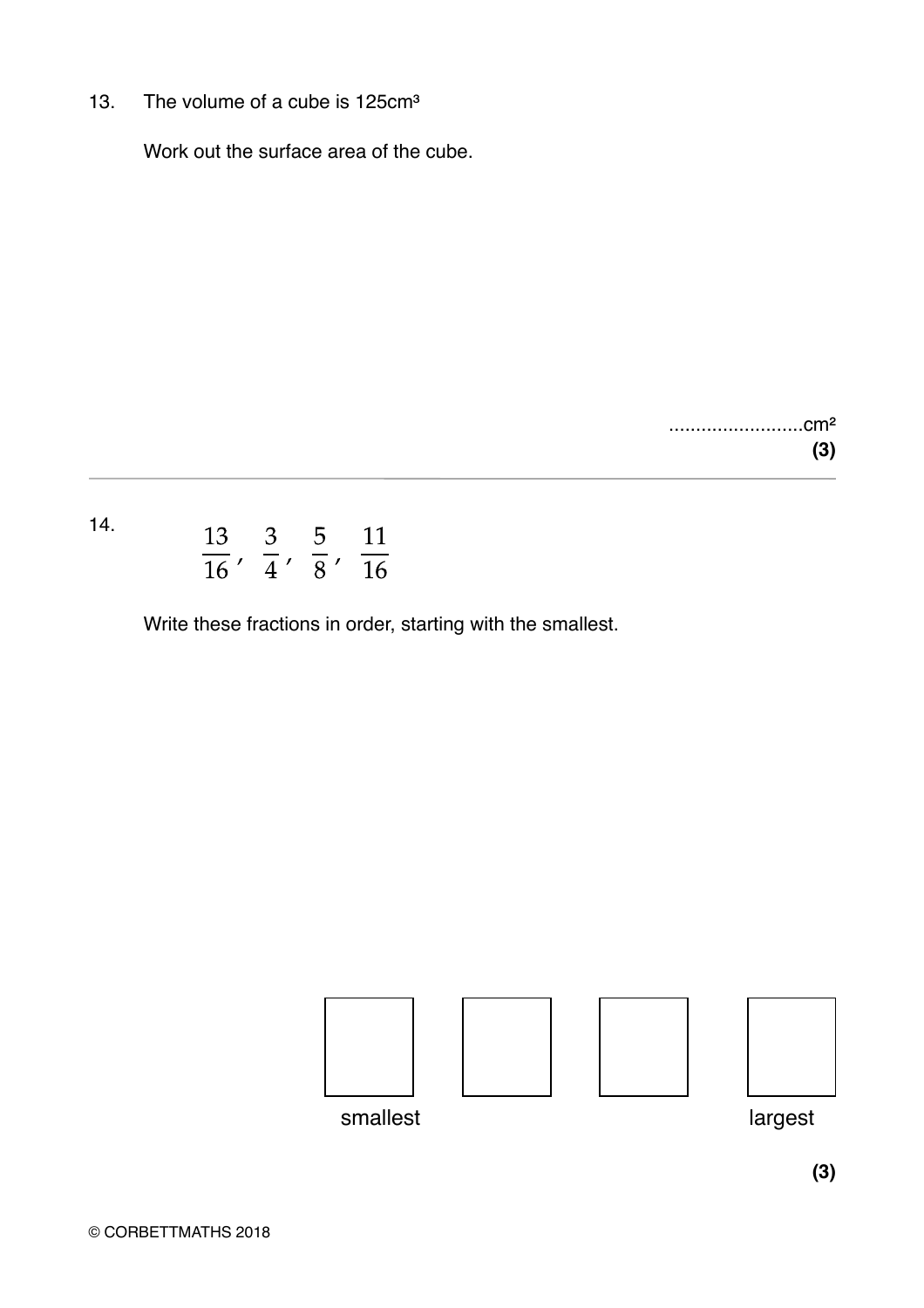15. 1,935 people visit a library during one week. The ratio children : adults is  $1:4$ How many more adults than children visited the library?

> ......................... **(3)**

16. Candles normally cost £6 each.

Two websites have special offers

### **Corbettmaths Candles**

### Buy 3 get 1 free

Laura wants to buy 30 candles. Which website should Laura use? Candles'R'us

20% off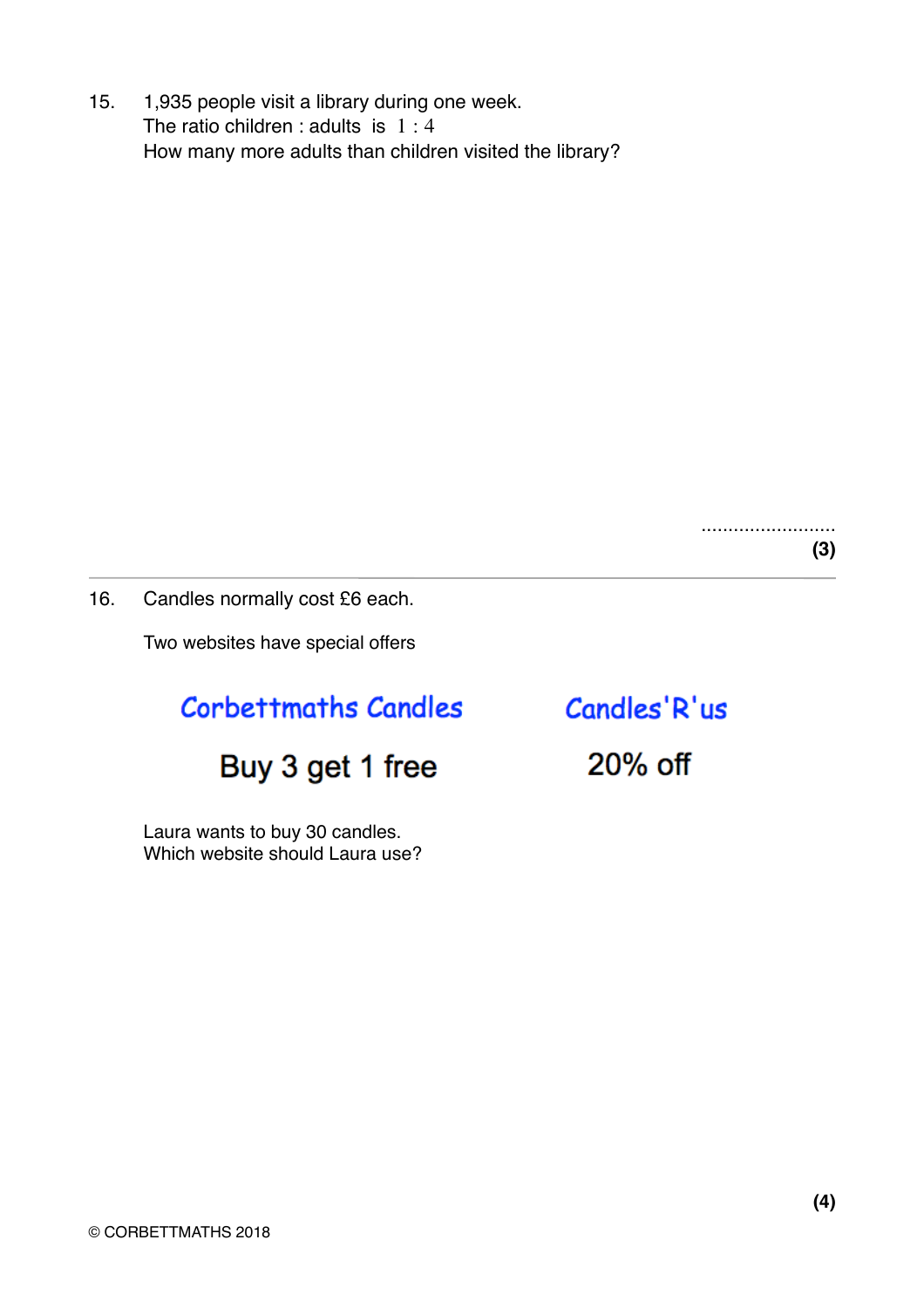17. Two bags, 1 and 2, each contain equal size counters.



Bag 1 contains a pink counter, yellow counter and white counter Bag 2 contains counters labelled 1, 4, 5 and 7.

A counter is drawn at random from bag 1 and a counter is drawn at random from bag 2.

If the counter from bag 1 is pink, the number on the counter from bag 2 is increased by 1

If the counter from bag 1 is yellow, the number on the counter from bag 2 is decreased by 5

If the counter from bag 1 is white, the number is halved.

Find the probability of scoring a number below 3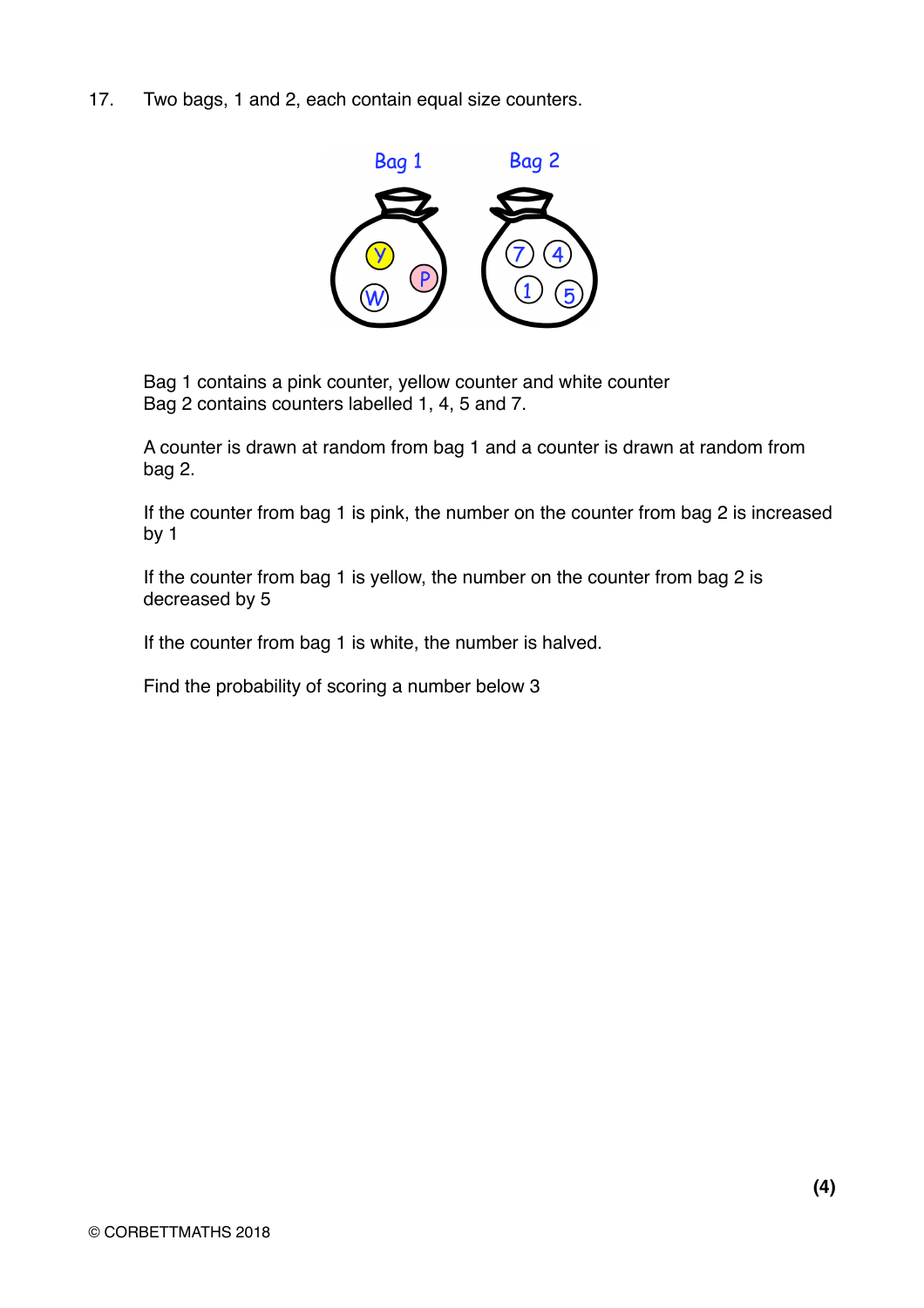18. A farmer keeps cows, pigs and sheep on his farm. The ratio of cows to pigs to sheep on the farm is 2:7:16

Work out the percentage of the animals that are sheep.

......................... **(3)**

19. Donna uses this recipe for Chilli Con Carne.

# Serves 6 people

1 kilogram of mince 400 grams of tomatoes 3 chillies 600 grams of kidney beans

Donna is going to use this recipe to make Chilli Con Carne for 15 people.

Work out how many grams of mince she needs.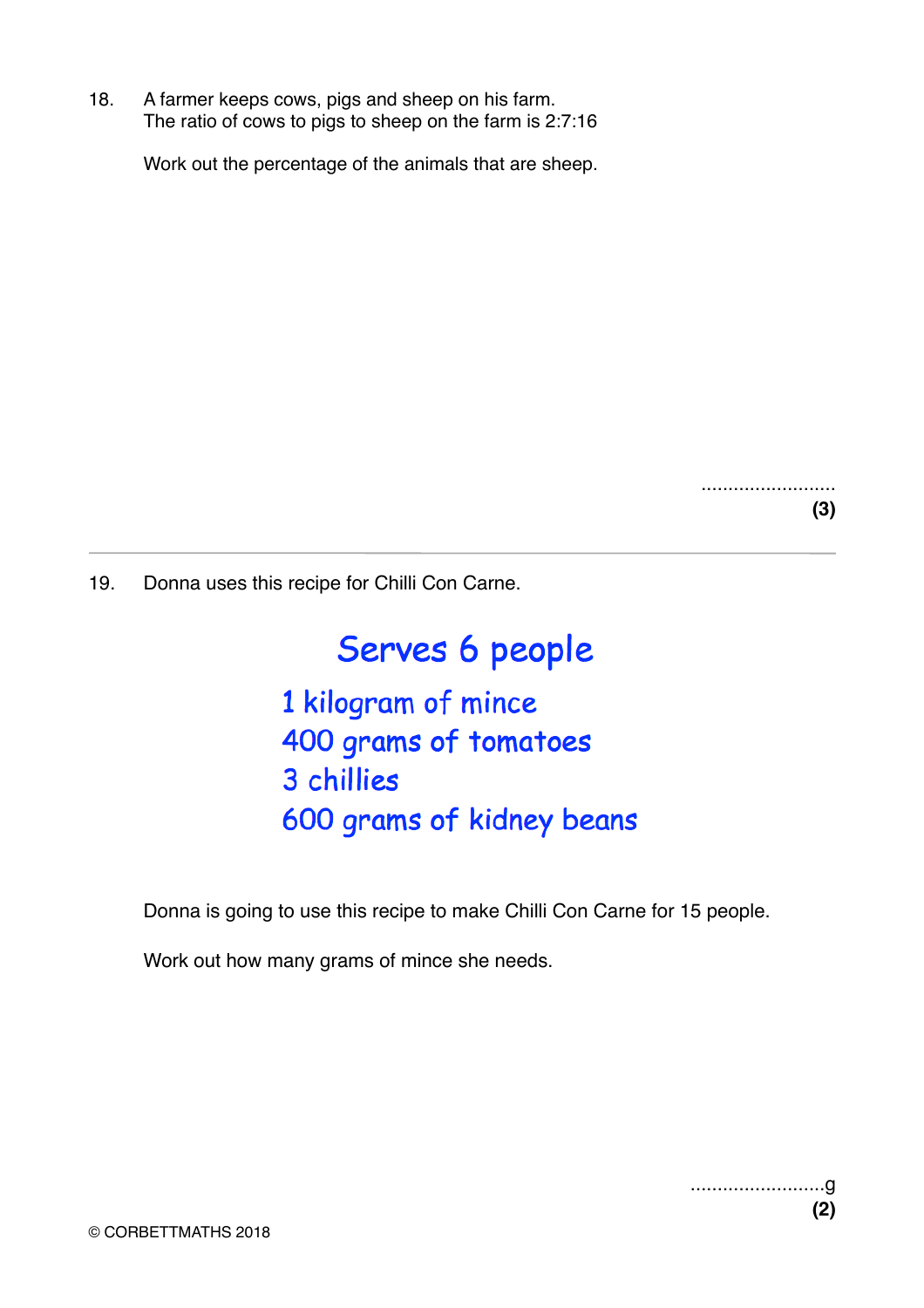20. (a) Write five million in standard form.

.......................................... **(1)**

(b) A calculator displays a number in standard form.



Write the number as an ordinary number.

.......................................... **(1)**

21. Round 45.2807 to two significant figures

.......................... **(1)**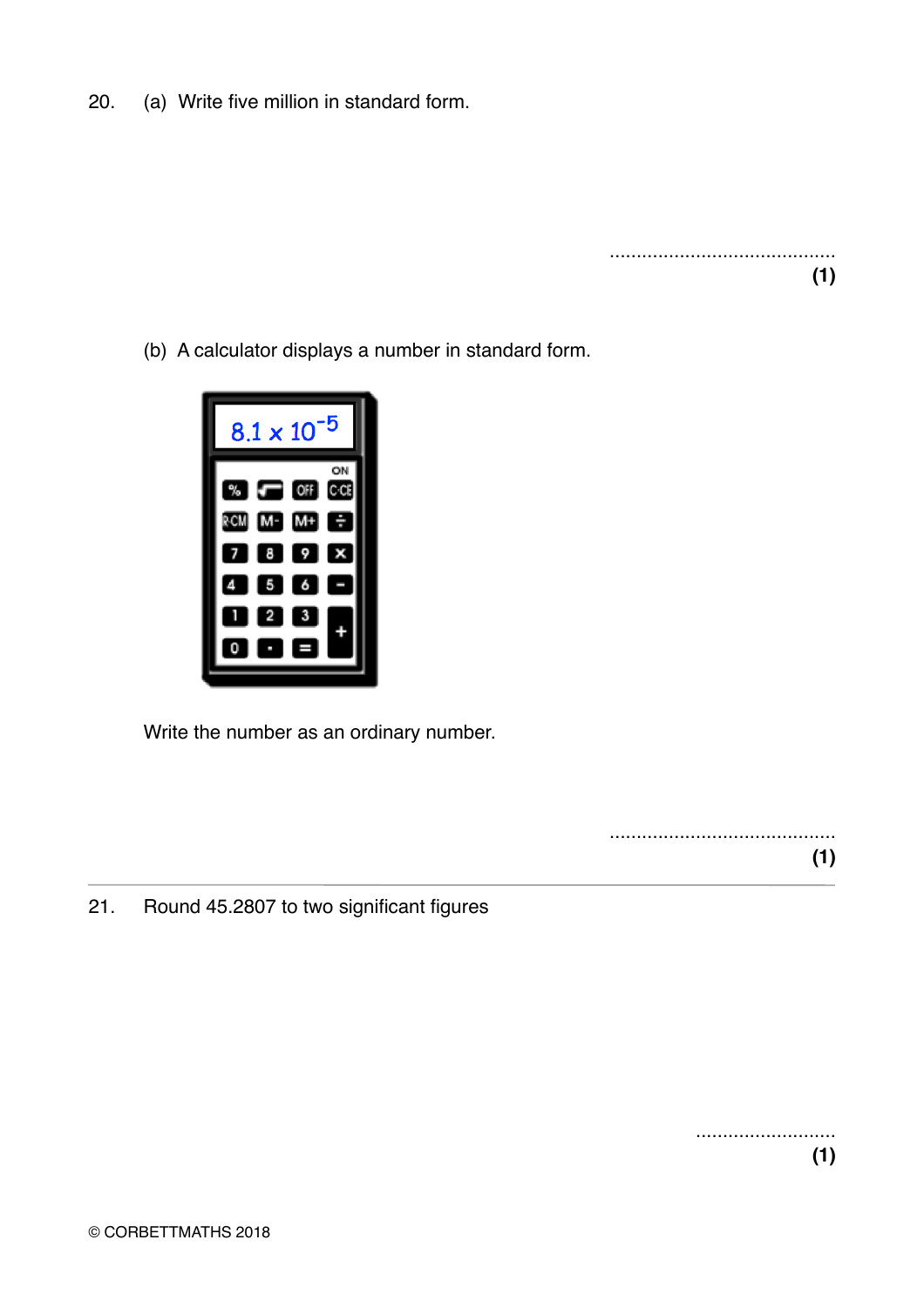22. (a) Work out 
$$
1\frac{2}{9} \div \frac{3}{4}
$$

.......................... **(2)**

(b) Write down the value of  $6^0$ 

.......................... **(1)**

(c) Write down the value of  $5^{-2}$ 

.......................... **(1)**

23. Write 120 as a product of its prime factors. Give your answer in index form.

…………………………………….…

**(2)**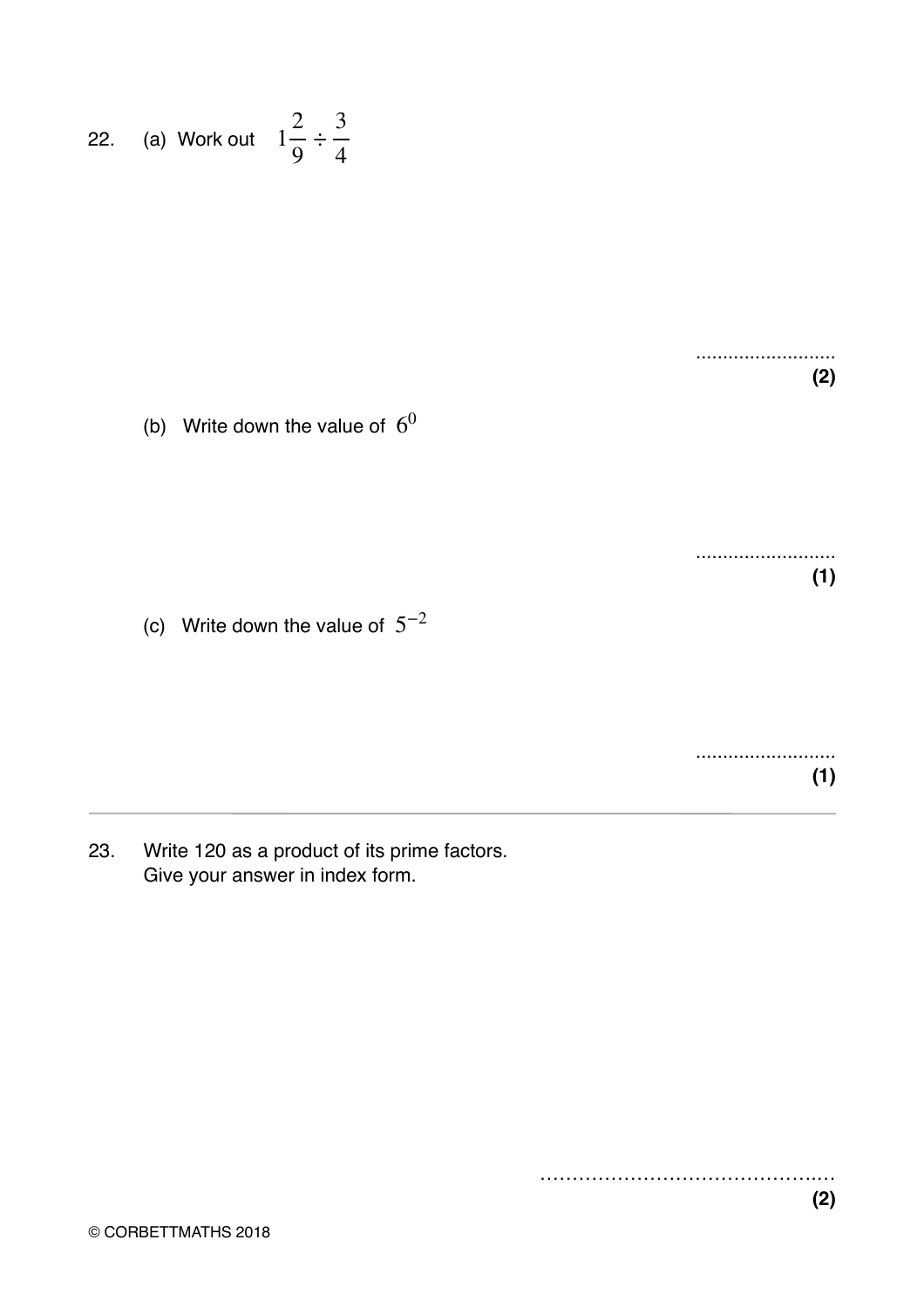24. Rebecca is x years old. Mary is 8 years older than Rebecca. Jill is three times older than Mary. The sum of their ages is 67.

Work out Mary's age.

 $\mathcal C$ D

Ē

25.



F

Find the size of angle *CEF* Give a reason for each stage of your working. ..........................

**(3)**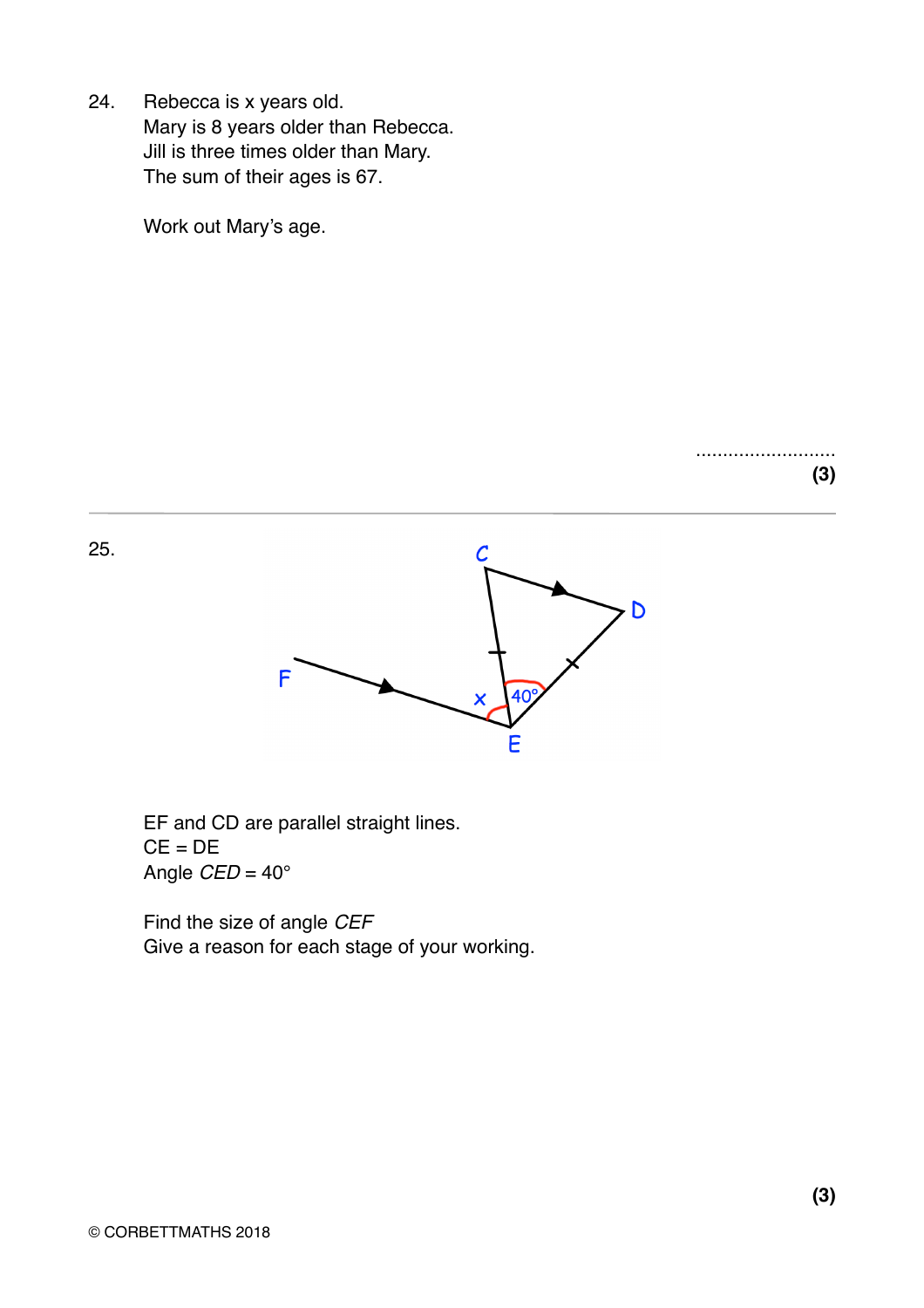

Work out the shaded area. Give your answer in terms of  $\pi$ 

> …………………………cm² **(4)**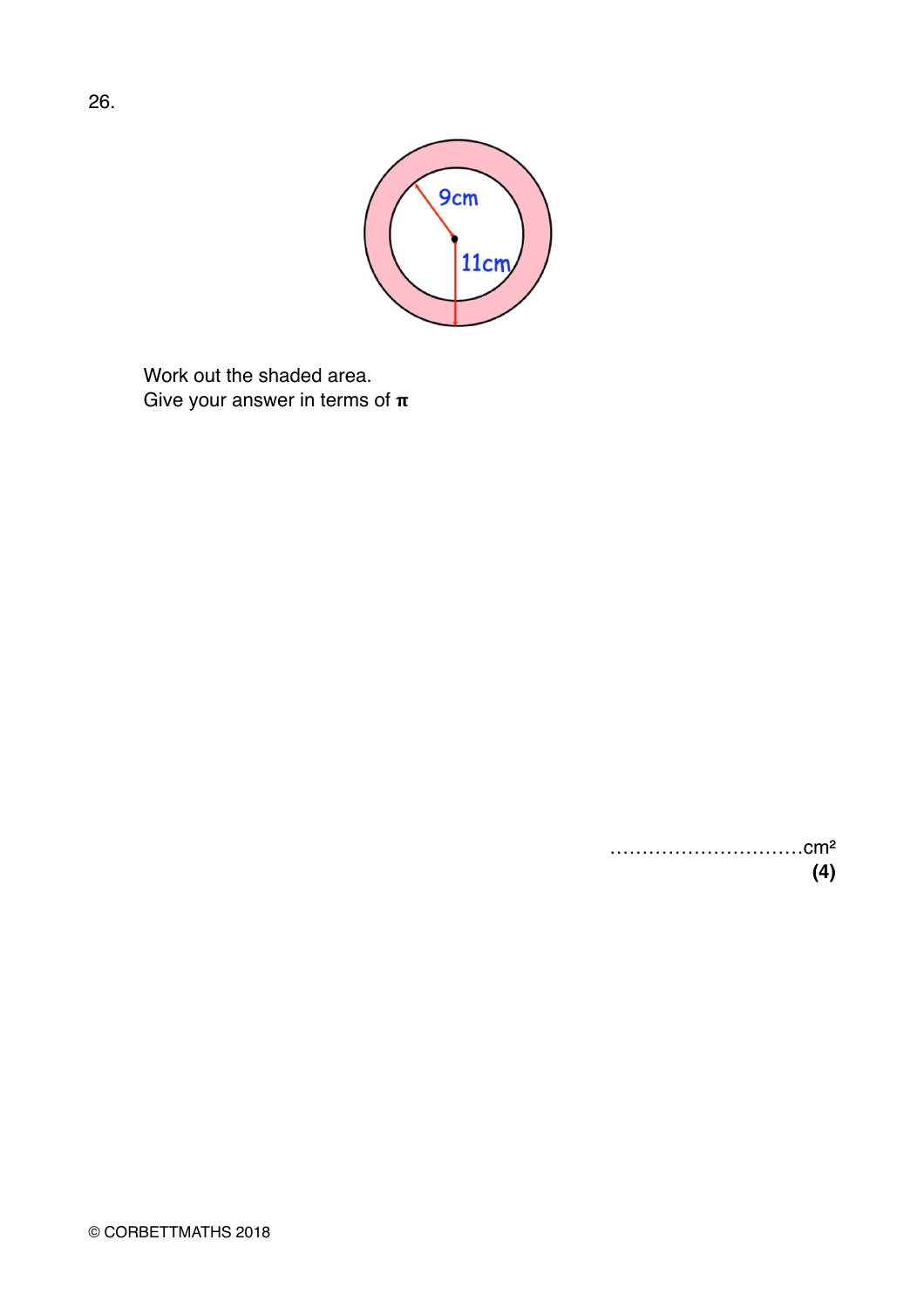27. Sally is raising money for charity for a fun run. The table below has been given to her from the website.

| Donation         | Frequency |
|------------------|-----------|
| $0 < d \leq 5$   | 30        |
| 5 < d < 10       | 40        |
| $10 < d \leq 20$ | 15        |
| $20 < d \leq 50$ | 11        |
| $50 < d \le 100$ |           |

Sally says the average donation is £10.

By calculating the estimated mean, decide if you agree with Sally.

…………………………………………………………………………………………

…………………………………………………………………………………………

**(4)**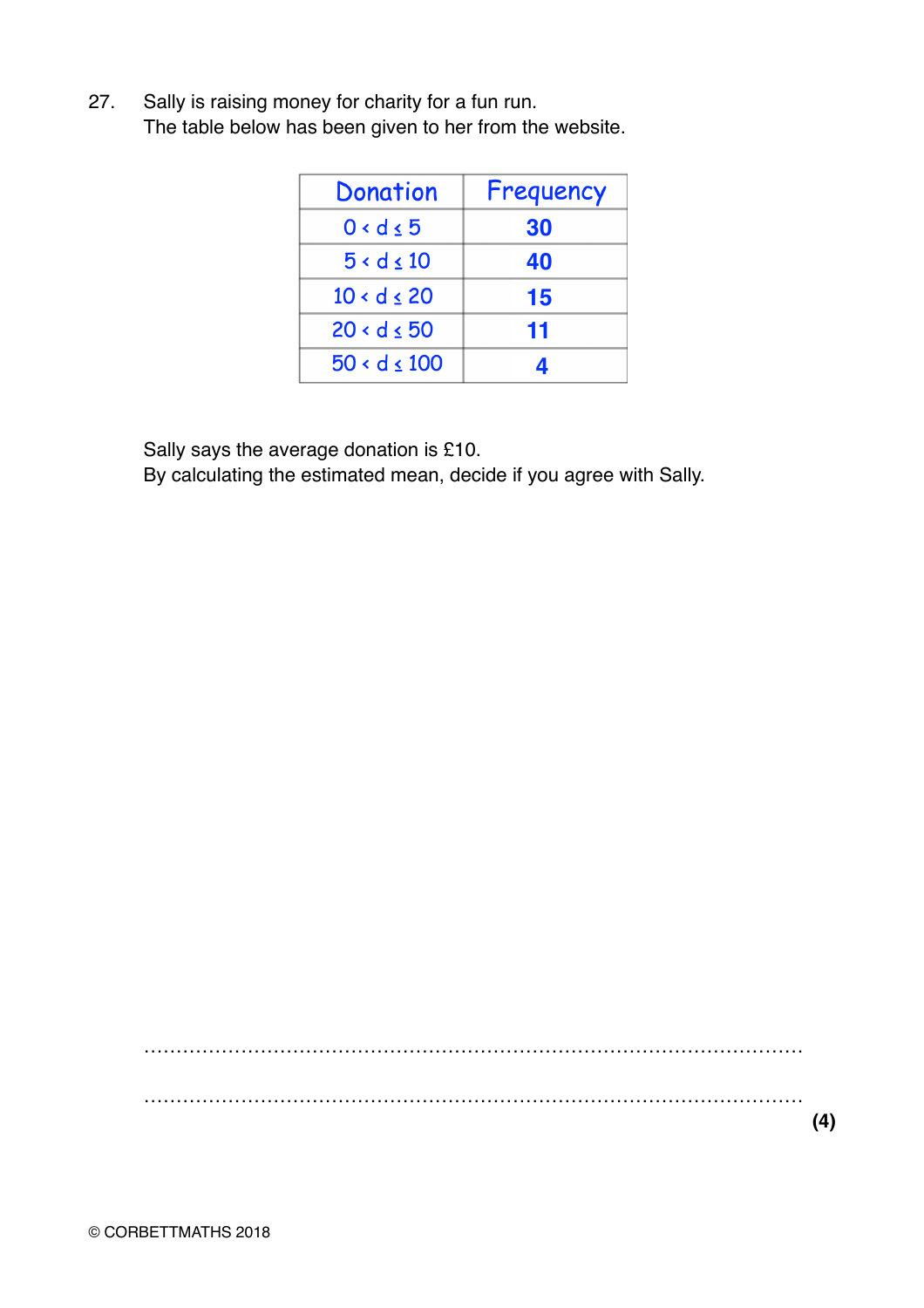

All measurements are in centimetres.

Work out the area of the rectangle

…………………………cm² **(5)**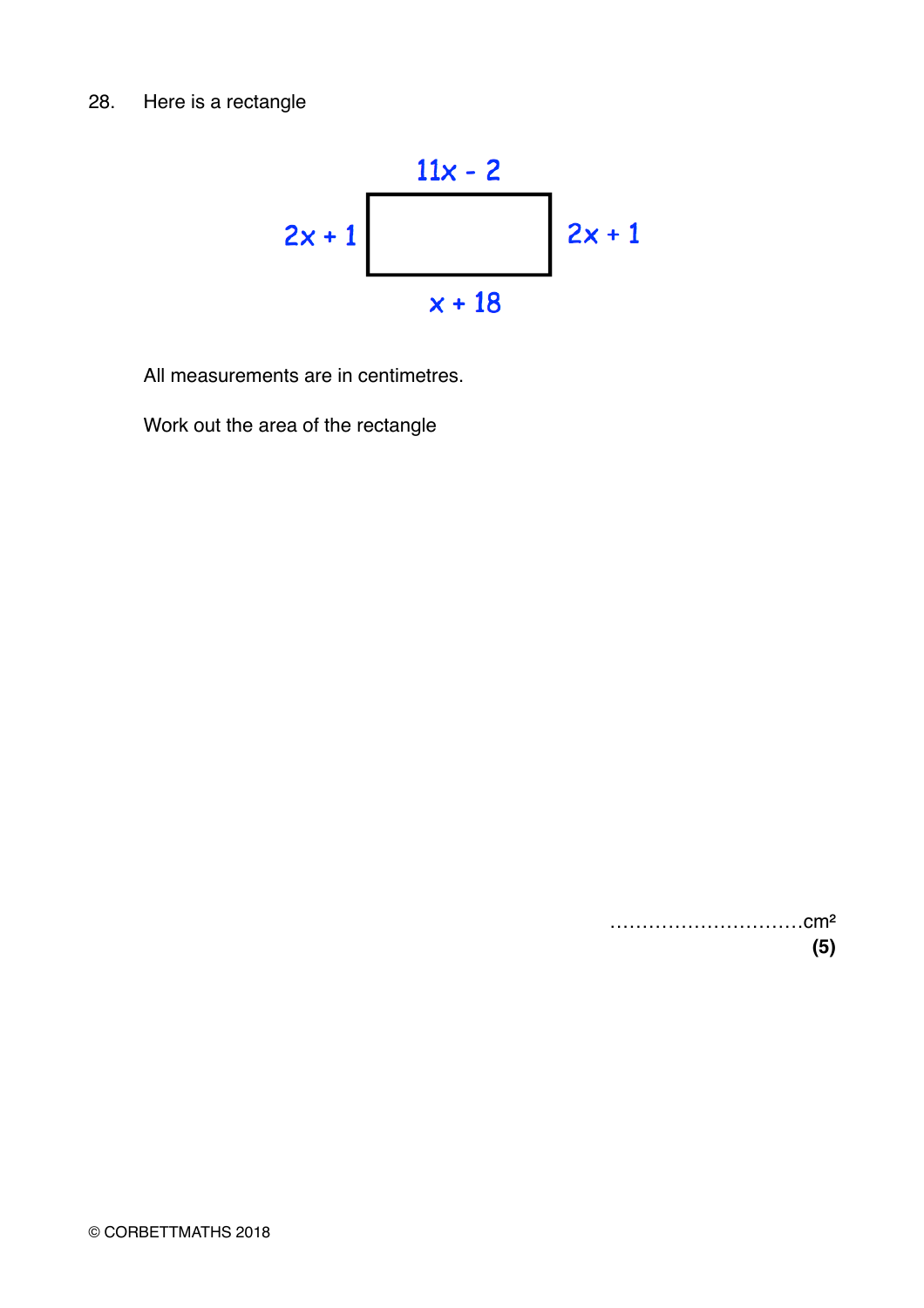29. Max is drawing the graph of  $y = x^2 + 2x - 6$ 

|  |  | $x$ 2 -1 0 1 2 3                         |  |
|--|--|------------------------------------------|--|
|  |  | $  \gamma   -6   -9   -6   -3   2   9  $ |  |



Write down one thing that is wrong with Max's graph.

………………………………………………………………………………………… ………………………………………………………………………………………… **(2)**